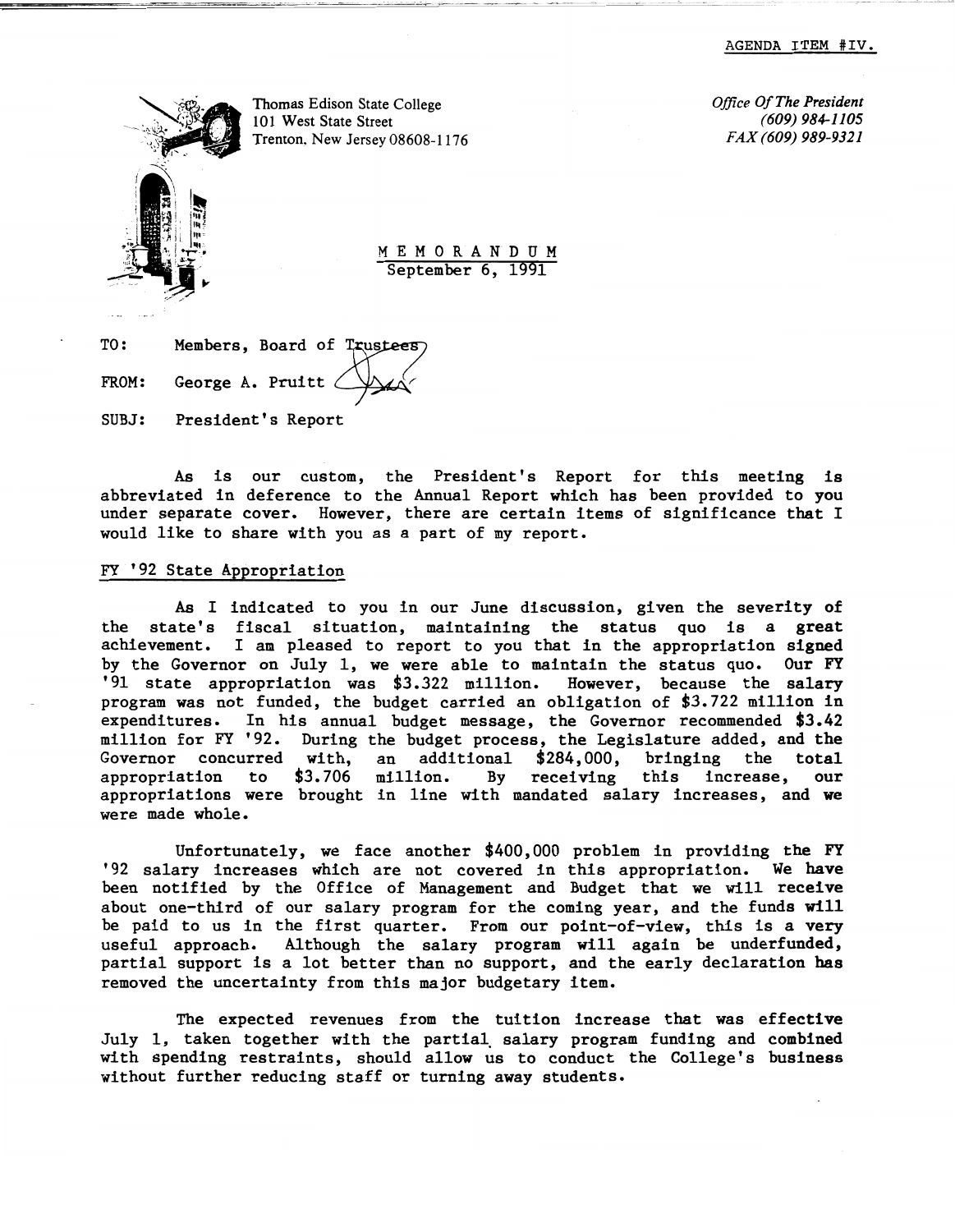Given the context of the times, I think we should be appreciative of achieving this outcome. Attached is a chart which displays the distribution of funds for higher education in the Appropriations Act.

## FY '93 Budget Request

Attached in your materials is a copy of the College's FY '93 request for appropriated funds. Although we survived the current year appropriations cycle without major reductions, FY '93 has the potential of being a much more difficult budgetary year. Many of the revenue sources used by the state to balance this year's budget will not be available next year, i.e., highway sales, etc. The lingering recession makes it unlikely that growth in revenues will replace one-shot measures taken last year. In addition, there will be budgetary pressures from mandated cost increases, including, but not limited to, escalating employee salary and benefit costs. Within this context we have requested an appropriation next year of \$4.336 million which, in our view, represents another "stand still" budget.

#### Hanover Lives!

After more false starts than I care to recount, it appears that the Hanover Street renovations will finally be completed. I hope and expect that the facility will be renovated, furnished, and occupied in time for our Middle States visit this spring. The planning and logistical requirements in pulling off this move represent a daunting challenge. It is long overdue and greatly needed.

# Masters Degree Program Planning

In spite of the severe financial strain the College is experiencing, we, nevertheless, are moving forward with the planning of our initial graduate degree offering. You may note from my transmittal letter to the Chancellor in our FY '93 budget request, we have dedicated \$50,000 in current revenues to continue the planning of this important new initiative.

We have been fortunate to attract the services of Dr. Charles Nanry, professor at Rutgers, member of the Academic Council, and a scholar with a distinguished record of public service (former Commissioner of the Department of Personnel) to lead a group of faculty working on this effort.

We expect by late spring to achieve two outcomes: 1) a completed program approval document for submission to the Department of Higher Education; and, 2) a grant proposal to solicit necessary funds for the developmental work associated with initiating this new degree. We have conceived this program to be self-supporting at a point beyond its initial capitalization.

· -" i ~ <sup>j</sup>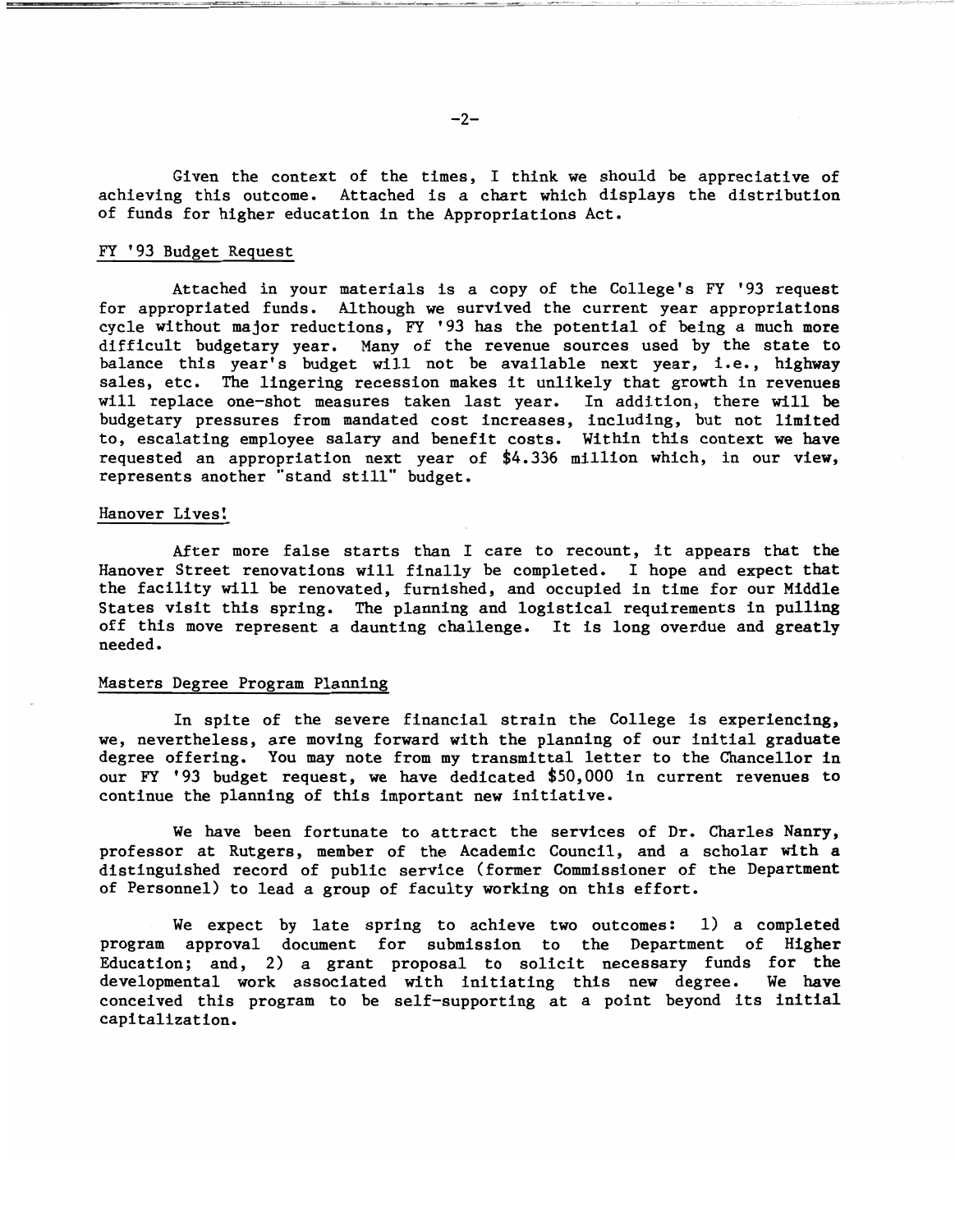# Bid Waiver Updates

At the March, 1991 meeting, bid waivers were approved for survey research, for a new two-year catalog, for a new Prospectus, and for a new Guided Study bulletin. Those items or services have now been purchased as follows:

| <b>Item</b>     | Request  | Expenditure | Vendor                  |
|-----------------|----------|-------------|-------------------------|
| College catalog | \$50,000 | \$52,080    | Salina Press, Inc.      |
| Prospectus      | 45,000   | 36,981      | Nittany Valley Offset   |
| Guided Study    | 14,000   | 12,913      | Marketing Graphics      |
| Survey Research | 50,000   | 29,268      | The Gallup Organization |

## Risk Management

The state colleges have agreed to consolidate the purchase of insurance through a joint agreement rather than remain in the state program. The colleges will purchase property and casualty coverage through a brokerage firm; this will save the colleges over \$400,000 in premiums over the present coverage provided by the state and the New Jersey Educational Facilities Authority. An additional advantage to premium savings is the decrease in principle deductibles from \$100,000 to \$50,000.

Attached for your information is the full risk management proposal.

## BillBoard Advertising

The College plans to use billboard advertising this fall as part of the identity project begun earlier this year. Foundation Director Dick Gillespie once again is donating the design for the advertising, and Linda Holt, Director of Communications and College Relations, has thoroughly researched locations in North Jersey for maximum exposure.

#### New Grant Received

A grant program, offered cooperatively though JvNCnet (John von Neumann Computer Network), the National Science Foundation, and NJIN (New Jersey Intercampus Network), has awarded the College a total of \$30,000 toward a three year project that will connect the CALL Network to the Internet. The Internet is a global network of computers dedicated for research and educational use, and offers the resources of E-mail and file transfer between members, data base access, use of supercomputing and scientific instrument usage, and library services. Internet technology (TCP/IP) was originally funded through the Defense Advanced Research Projects Agency (DARPA) in the mid 1970's. That effort has grown into an international Internet cooperative venture composed of some 3,000 active networks and roughly 200,000 computers;